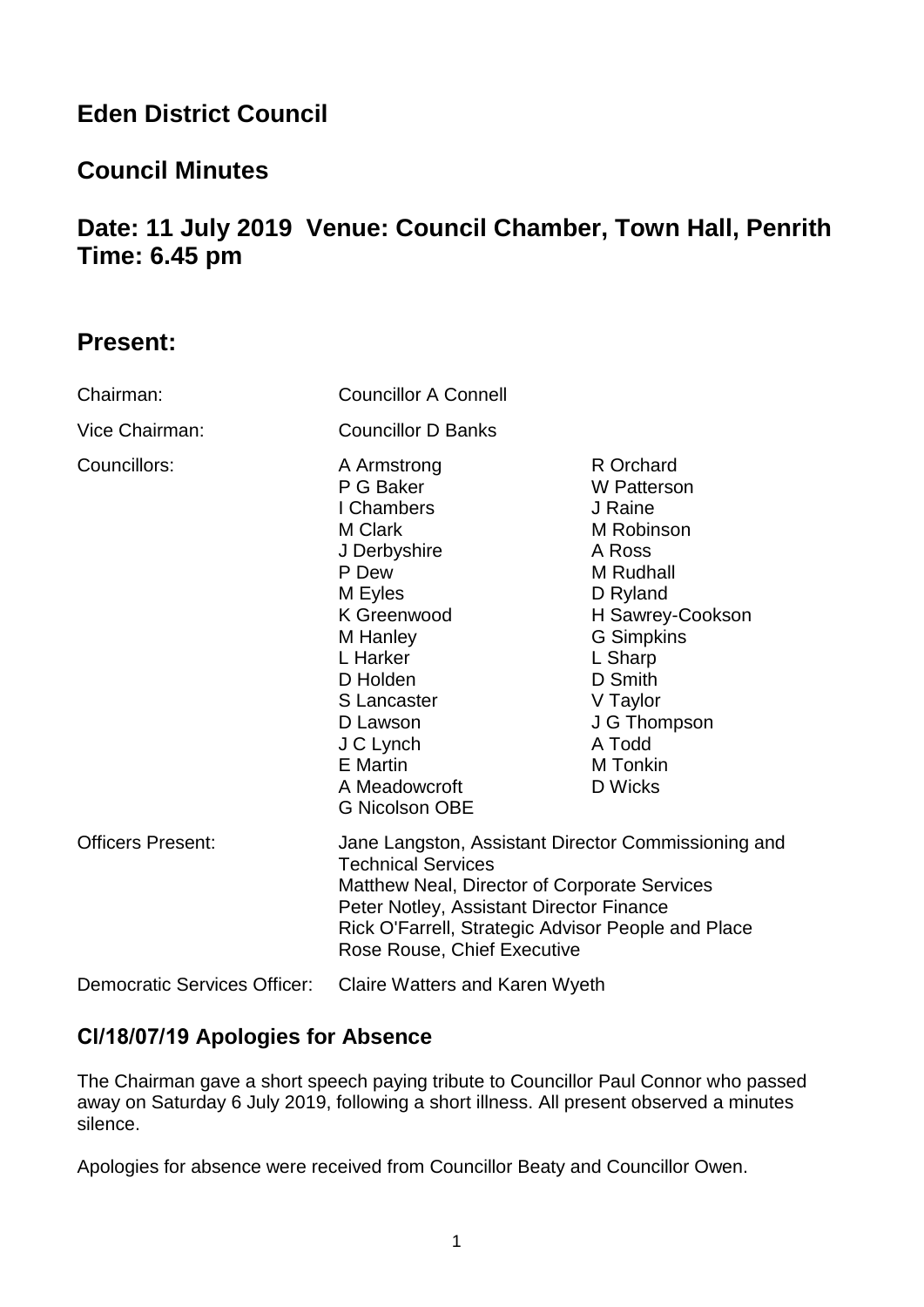# **Cl/19/07/19 Declarations of Interest**

Councillor Eyles gave a personal explanation that he was recording the meeting for personal use.

Councillor Ross declared an Other Registrable Interest in relation to Agenda item 7, Petition as she had been involved in organising the Petition.

### **Cl/20/07/19 Minutes**

**RESOLVED** that the public minutes Cl/1/05/19 to Cl/17/02/19 of the meeting of Council held on the 16 May 2019 be confirmed and signed by the Chairman as a correct record of those proceedings.

# **Cl/21/07/19 Chairman's Announcements**

The Chairman thanked officers for their hard work in preparation for and dealing with Appleby Fair. The post-Fair review public meeting would be taking place on 15 July 2019.

He commended the event organised by planning officers at Rheged to promote self-build and community led housing projects. Nearly 200 people attended and a live stream of the speakers and their presentations had to be provided to a second room.

He welcomed two graduate interns who would be working with Clare Slater during the summer.

He reported his attendance at Cumbria School Games and commended the work of Eden Valley Sports Partnership in promoting sport for all school children. He thanked the Vice Chairman for representing council at a number of events including the Eden District Scout Council Presentation Evening, the Lakeland Dialect Society's Celebration Event and a business lunch hosted by Lancashire Life Magazine.

He stated his intention of nominating the Oaklea Trust (project Edenside) and the Great North Air Ambulance as his chosen charities.

# **Cl/22/07/19 Questions by the Public**

The following questions were received under Rule 10 of the Constitution:

1. Mr J Davies asked the following question of the Leader:

"Can the Leader explain the recent moves by the Eden Council Executive on Tuesday the 2nd of May 2019 with regards item 7 on the agenda of that meeting titled "Penrith Masterplan Engagement"

The Executive voted to take no further action on the Penrith 2050 Masterplan and in effect scrap the project.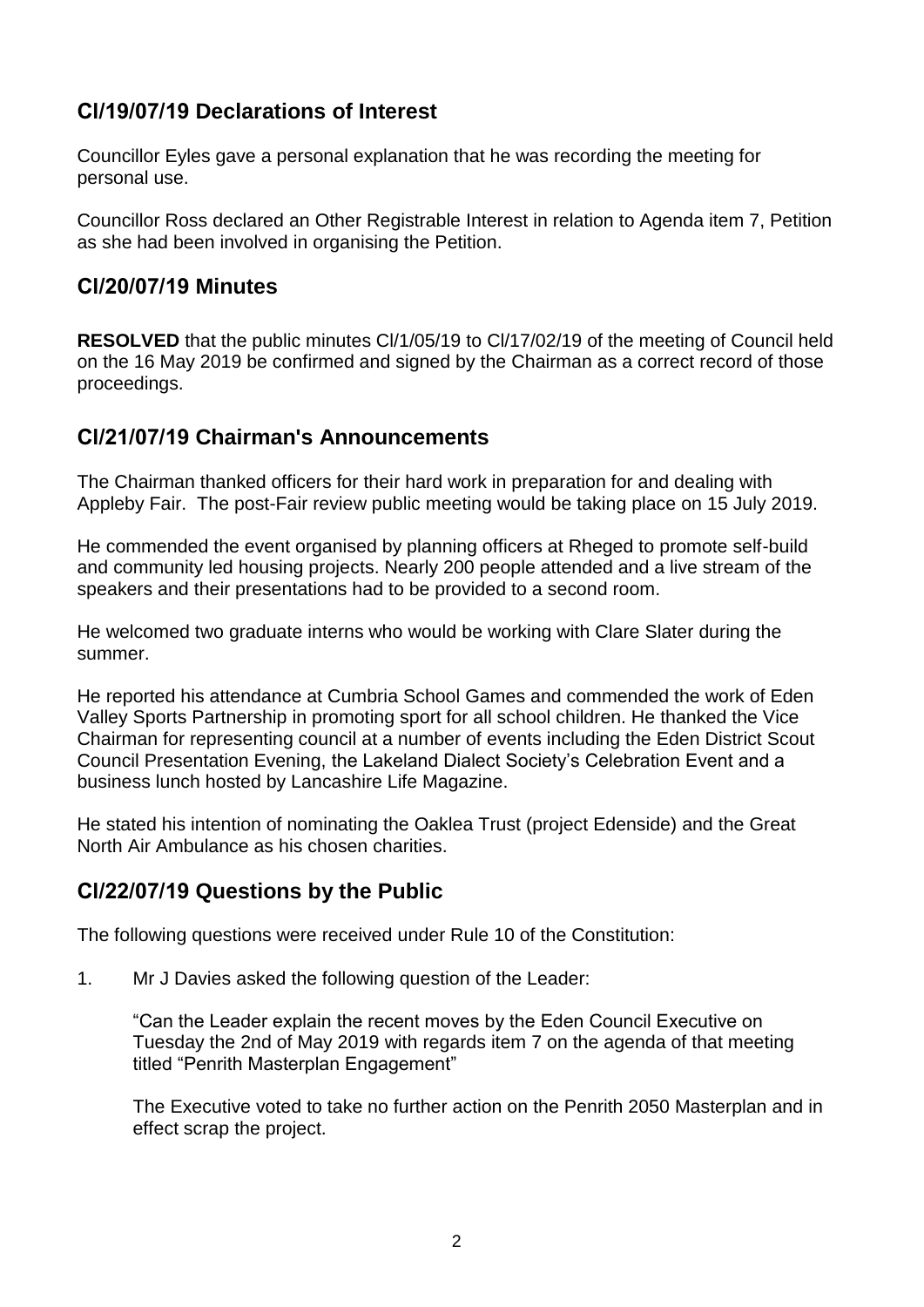Yet at full council in Thursday, 10th January, 2019 under item Cl/67/1/19 "Penrith Strategic Masterplan" the council voted on an amendment proposed by Councillor Eyles and Seconded by Councillor Lynch

"In consideration of the widespread criticism of the Masterplan and public dissatisfaction with the Executive's engagement exercise, Council recommends to the Executive that the current version of the Masterplan be subject to an official public consultation with the option to reject it."

Under Rule 17 e) of the Council Procedure Rules a named vote on the amendment was demanded, and the following Councillors rose in support of it:

Councillors Clark, Eyles, Holden, Lynch, Rudhall, Sawrey-Cookson, Tompkins.

The Chairman used her casting vote and it was RESOLVED that the amendment be accepted as the substantive motion.

For: 16 Against: 16 Absentions: 1

The Chairman used her casting vote and it was RESOLVED

Under the Eden council constitution in the section titled Previous Decisions and Motions it states

a) Motion to rescind a previous decision

A motion or amendment to rescind a decision made at a meeting of Council within the past twelve months cannot be moved unless the Notice of Motion is signed by at least five Members.

b) Motion similar to one previously rejected

A motion or amendment in similar terms to one that has been rejected at a meeting of Council in the past twelve months cannot be moved unless the notice of motion or amendment is signed by at least five Members. Once the motion or amendment is dealt with, no one can propose a similar motion or amendment for twelve months.

The actions of the Executive appear to have moved against the motion passed in January at the Full council to support the call by Cllr Eyles with the casting vote of the then Chairman now Deputy Leader of the council."

The Leader responded as follows:

"I am advised that constitutionally Rules 15(a) and (b) of the Council Procedure Rules are not relevant as Council made a recommendation to Executive. It was Executive that had the lawful power to make a decision on the Masterplan. The recommendation was not binding on the Executive. The Executive's decision making process is based on an entirely different part of the Constitution namely paragraph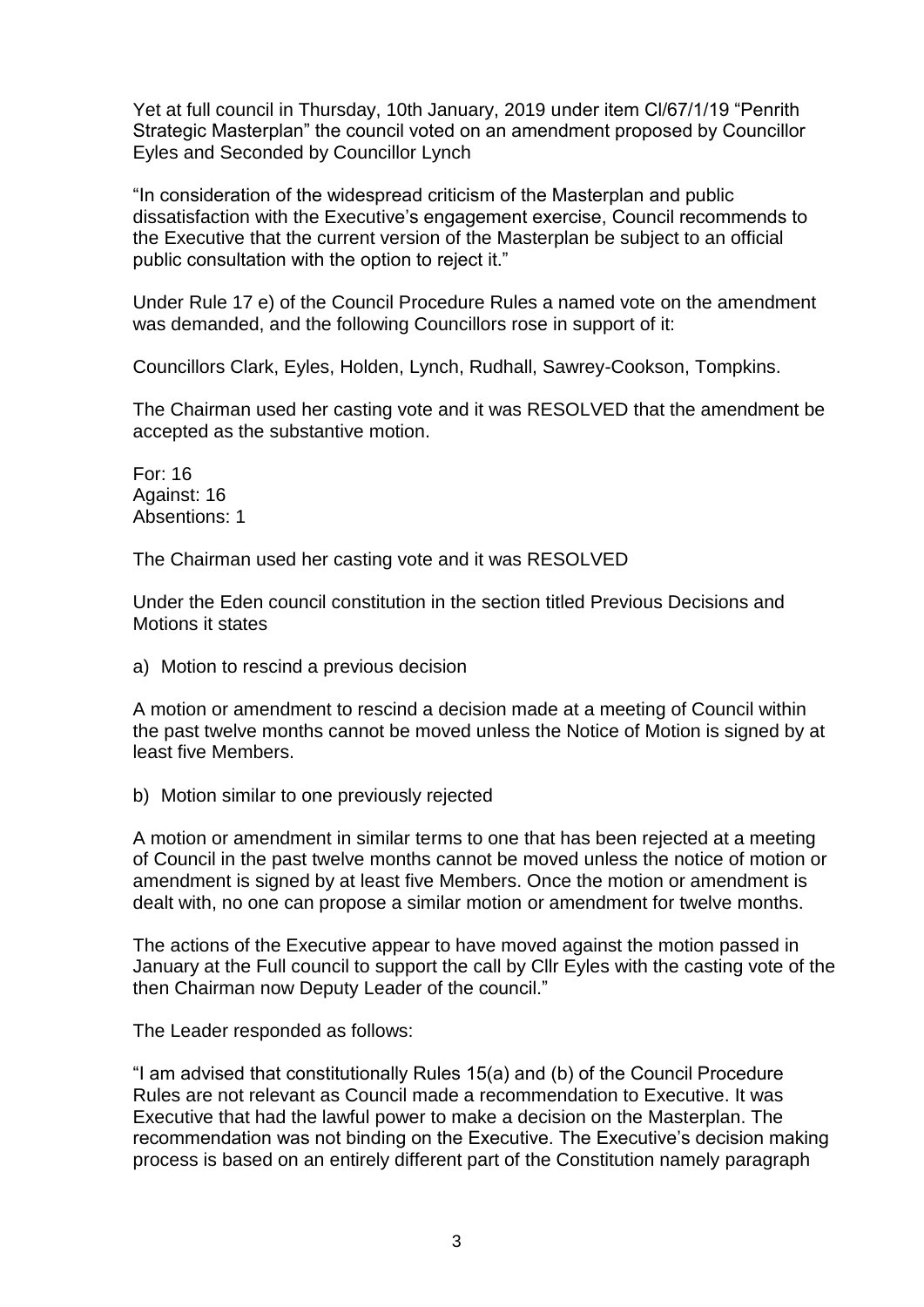11(b) of the Executive Procedure Rules headed 'Protocol for the operation of the Executive."

Mr Davies than asked a supplementary question querying whether the new Executive was disregarding the public consultation.

Councillor Taylor responded that the issues raised with the former Executive were about ensuring that a proper statutory engagement took place. The new Executive felt that it was not necessary to go through the same process at this time, given that the Master Plan is not being pursued.

2. Miss N Frost asked the following question of the Leader:

"On Friday, in Penrith, I heard Mike Berners-Lee, an expert on climate science, tell us that to avoid climate catastrophe we need to rapidly rewild and reforest our planet, while divesting of fossil fuels. What actions will Eden District Council take to protect the planet for my generation?"

The Leader responded as follows:

"As you will see in a few minutes we are also going to be debating a petition calling on the Council to Declare a Climate Emergency.

I have proposed a Motion on Notice, which will also be debated later on in this agenda which amongst other things calls on the Council to declare a Climate and Ecological Emergency and aims to make the District carbon neutral by 2030. It also calls for a strategic plan to be prepared by the Council to achieve these aims by the end of this year.

I would certainly encourage you to stay and listen to the debate."

Miss Frost then asked a supplementary question querying whether specific actions would be discussed e.g. would the Council insist that new developments are built with adequate insulation, tree planting, open spaces and composting provision.

Councillor Taylor responded that building standards, housing and waste were high on the list of priorities and are considered within supplementary documents to the Local Plan. At the moment Eden District Council cannot insist on developers implementing all these measures.

3. Mr M Baxter asked the following question of the Leader:

"It has been stated that findings from the Masterplan 2050 will be used to develop the future local plan, but that the Masterplan itself has been scrapped. Is there a time frame for the publication of this future plan and will it still be called 'The Masterplan'?"

The Leader responded as follows:

"It is intended to take a report on the early options and issues relating to a review of the Local Plan to Executive in Autumn of this year. Such report will provide a series of options and timescale for Members to consider the appropriate approach to the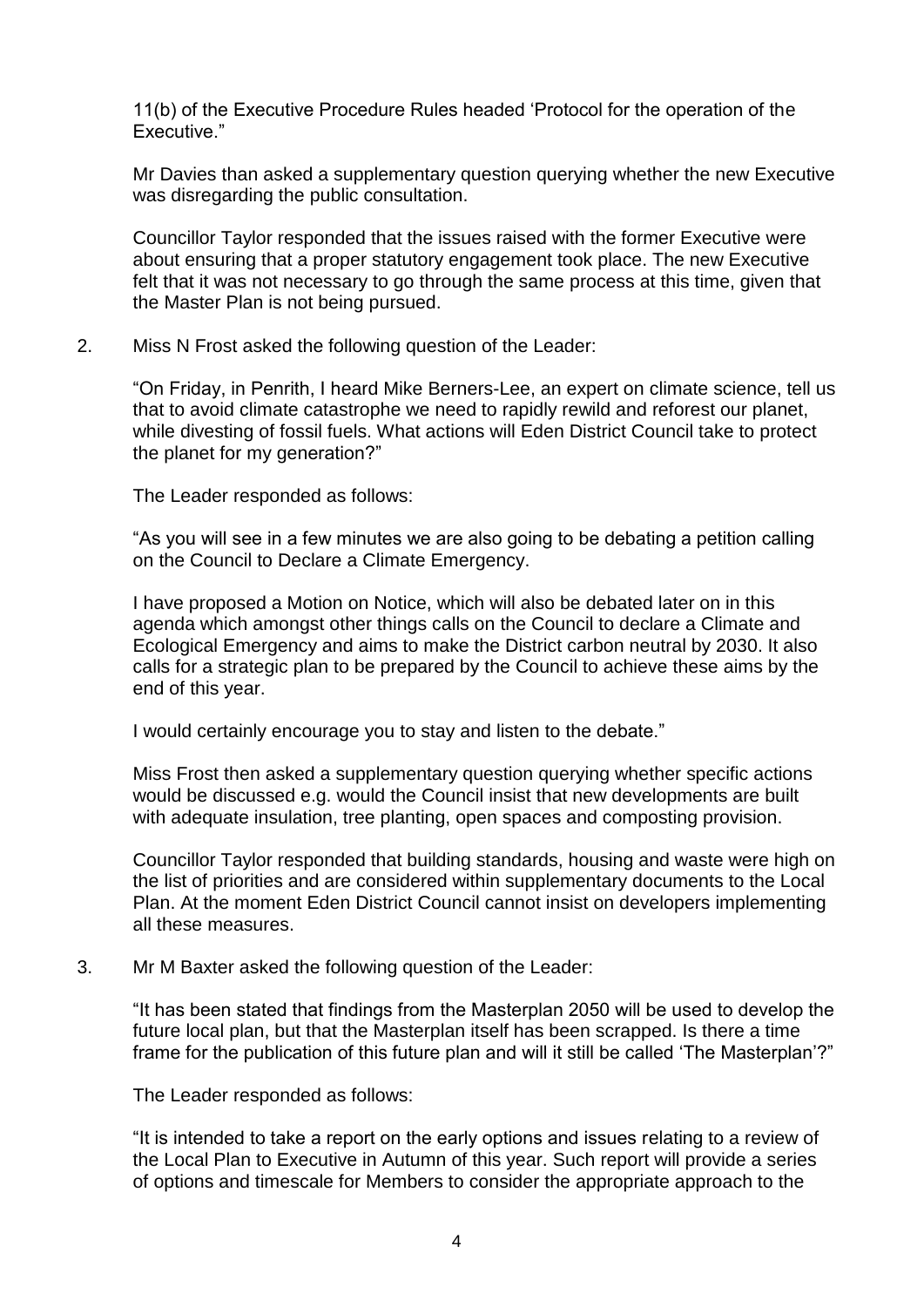Local Pan. It is premature to consider issues relating to titles of any documents which may be associated with a reviewed Local Plan."

Mr Baxter than asked a supplementary question querying whether reference to the Masterplan in the Chief Executive's Job Description had been premature.

Councillor Taylor responded that the Job Description was correct at the time of recruitment.

4. Ms Tatiana Harrison asked the following question of the Leader:

"I welcome the decision to scrap the Masterplan. But is there any way this decision can be made legally binding, so that no future council will be able to revive the plan (as a whole or even partially)?"

The Leader responded as follows:

"I am advised that the position is the Council is not able to bind itself in law in the way that you suggest."

Ms Harrison then asked a supplementary question querying what actions would be taken when reviewing the Local Plan.

Councillor Taylor responded that a review of the Local Plan would include formal, statutory consultation.

#### **Cl/23/07/19 Questions by Members**

The following questions were received from Members under rule 12 of the Constitution:

1. Councillor Owen asked the following question of the Leader:

"How many Consultants are presently working for the Council? What are they doing, what processes were used to secure their appointments and what are the costs involved?"

The Leader responded as follows:

"A written response will be provided".

There was no supplementary question.

2. Councillor Nicolson asked the following question of the Leader:

"The emerging vision for the Council is fundamentally different with an increasing emphasis on sustainability, climate change, well-being and inclusive growth."

What does sustainability, climate change, well-being and inclusive growth mean in practical terms and what are the financial and operational implications for the Council's core programmes?"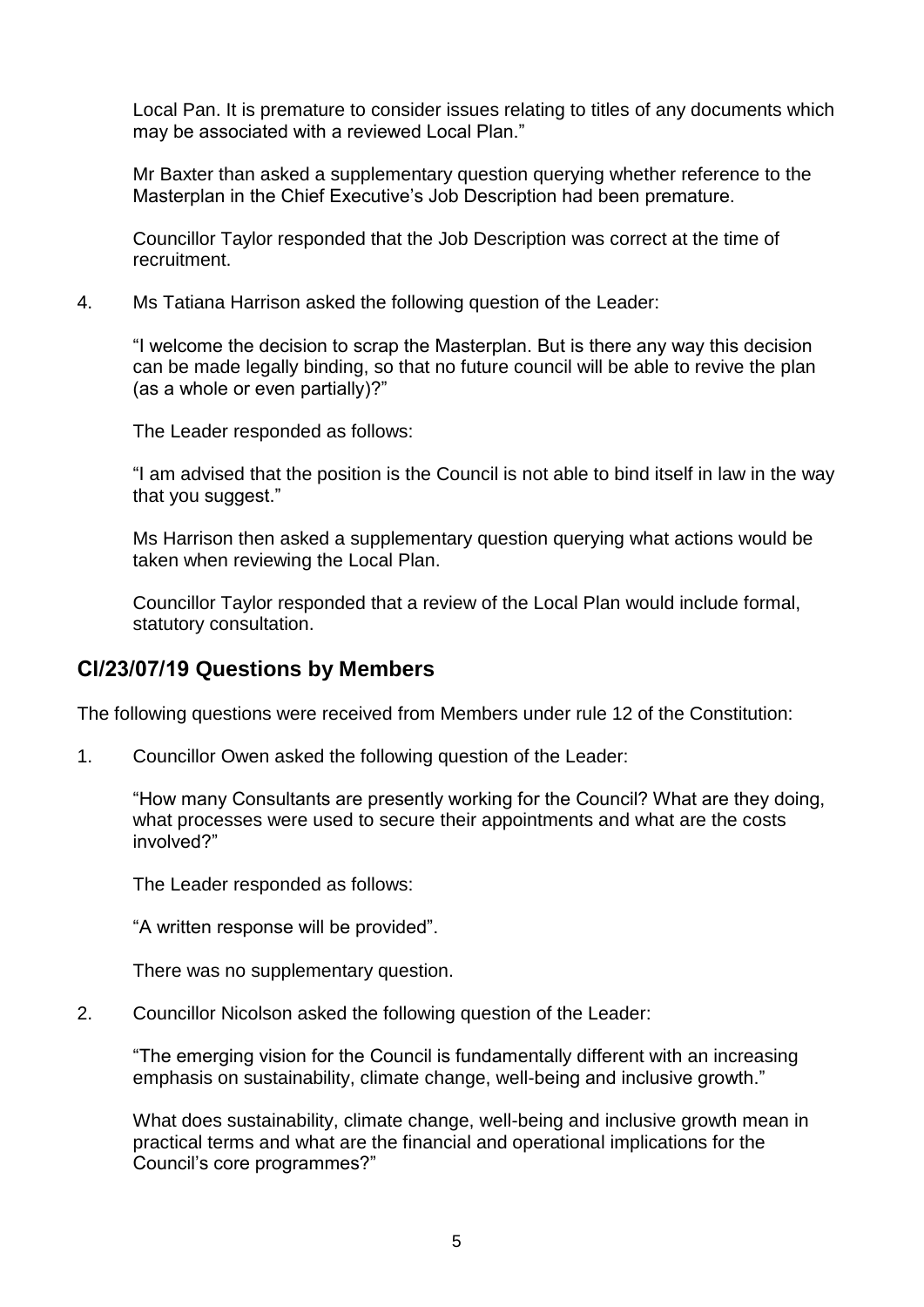The Leader responded as follows:

"The sustainability, climate change, well-being and inclusive growth agendas are not new, and I do not think that I need to explain what they mean to colleagues in this Chamber.

What is new though is our genuine commitment to ensure that we aggressively pursue those agendas in a cross-cutting way, placing them at the centre of the new Council Plan and all we do. In practical terms this means that they will be key factors in all our policies, and in all the decisions we make.

As the Executive report referred to in the question makes clear, we have no immediate proposals that will alter approved budgets and it is too early to tell what the operational implications are."

Councillor Nicolson then asked a supplementary question querying whether, in view of the fact that there would be a delay in publicising the new Council Plan, the Leader would issue an interim statement of the Executives intensions.

Councillor Taylor responded that she would.

3. Councillor Nicolson asked the following question of the Leader:

"I note that delegated authority has been given to the Chief Executive in consultation with the Leader and Deputy Leader to publish a revised consultation version of the Council Plan. Why is the Plan not being considered by the Executive and as a consequence why are the remaining members of the Executive, non-Executive members of the Council and residents being denied the opportunity of commenting on the emerging draft at a meeting of the Executive?"

The Leader responded as follows:

"The best opportunity for you to have asked this question would have been when it was being considered by Executive last week. The necessity for delegated authority is dictated by the fact that to do otherwise would have meant the matter being pushed back to the Executive meeting of September 2019, meaning that a new Council Plan might not be finalised until January 2019.

A new Executive is entitled to take a different approach to the Council Plan than the previous administration. The revised consultation eversion will be made available for Councillor sessions followed by a consultation period in August and September. Members will have a full opportunity to consider the proposed finalised version of the plan in November 2019."

Councillor Nicolson then asked a supplementary question querying whether the Leader was suggesting that expediency was more important than public and Councillor involvement.

Councillor Taylor responded that the plan was not yet at the consultation stage.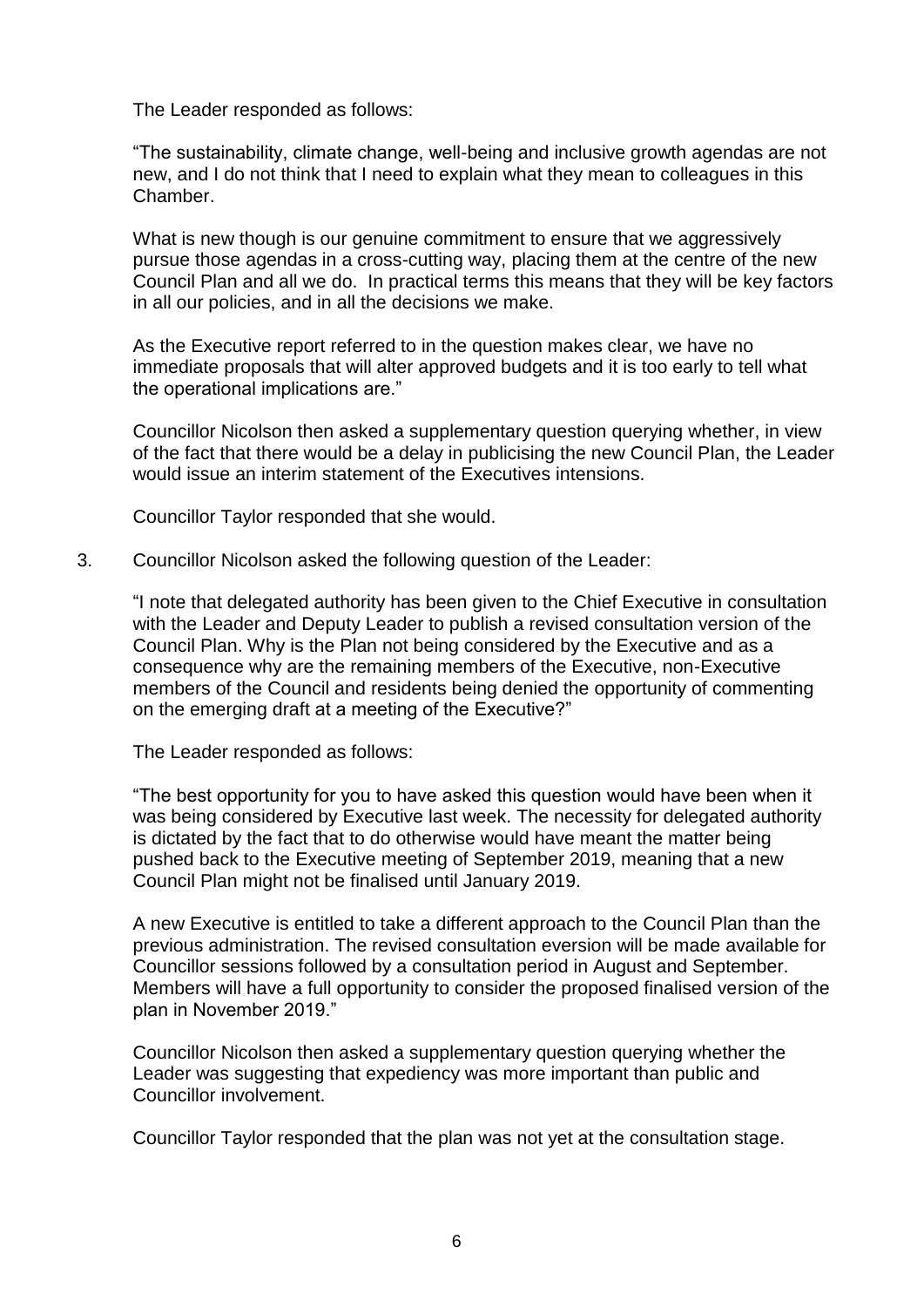4. Councillor Thompson asked the following question of the Housing and Health Portfolio Holder:

"In the Herald over the weekend I was alarmed to read the article 'Councillor's concern over extra-care housing cash' suggesting that the County Council and in particular Councillor Peter Thornton were looking at 'Reprofiling' the cash earmarked for Extra Care Housing in Cumbria.

As ward member for Penrith West I represent the only ward in Eden fortunate enough to have a location recognised for the provision of Extra Care Housing at this time. This being the redundant Abbeyfield site on Newton Road.

Therefore I ask the Portfolio holder for Housing and Health to confirm that this scheme will remain supported by Eden District Council."

The Housing and Health Portfolio Holder responded as follows:

"Eden District Council's Housing Team are supporting the Extra Care housing scheme at Newton Road. They have been working with key partners to identify and support the provision of Extra Care Facilities within Eden. In the draft Eden and South Lakeland Joint Older Persons Housing Strategy the Council has identified Extra Care Housing as a priority, with a target of 80 additional units to be delivered in the district by 2025.

To support the scheme as 100% affordable £288k of capital funding has been provided for in the Council's 2019/20 budget. Our officers are in the process of negotiating a joint working protocol with regards to this site."

Councillor Thompson then asked a supplementary question querying what the stated proposals would mean for Eden. He asked for reassurance that this would not have a negative impact on the Newton road scheme.

Councillor Derbyshire responded that she could not make promises on behalf of the County Council. She confirmed that she would provide an update from her forthcoming meeting with the County Council.

#### **Cl/24/07/19 Petition**

**Under Rule 26 of the Council Procedure Rules, a petition of over 500 signatures had been received by Eden District Council, and as such was subject to debate. The subject of the petition was as follows:**

"Declaration of a Climate Emergency"

We, the undersigned call on Eden District Council to adopt the following Climate Emergency motion without delay.

- 1. Declare a 'Climate Emergency'
- 2. Aim to make Eden District carbon neutral by 2030, taking into account both production and consumption emissions;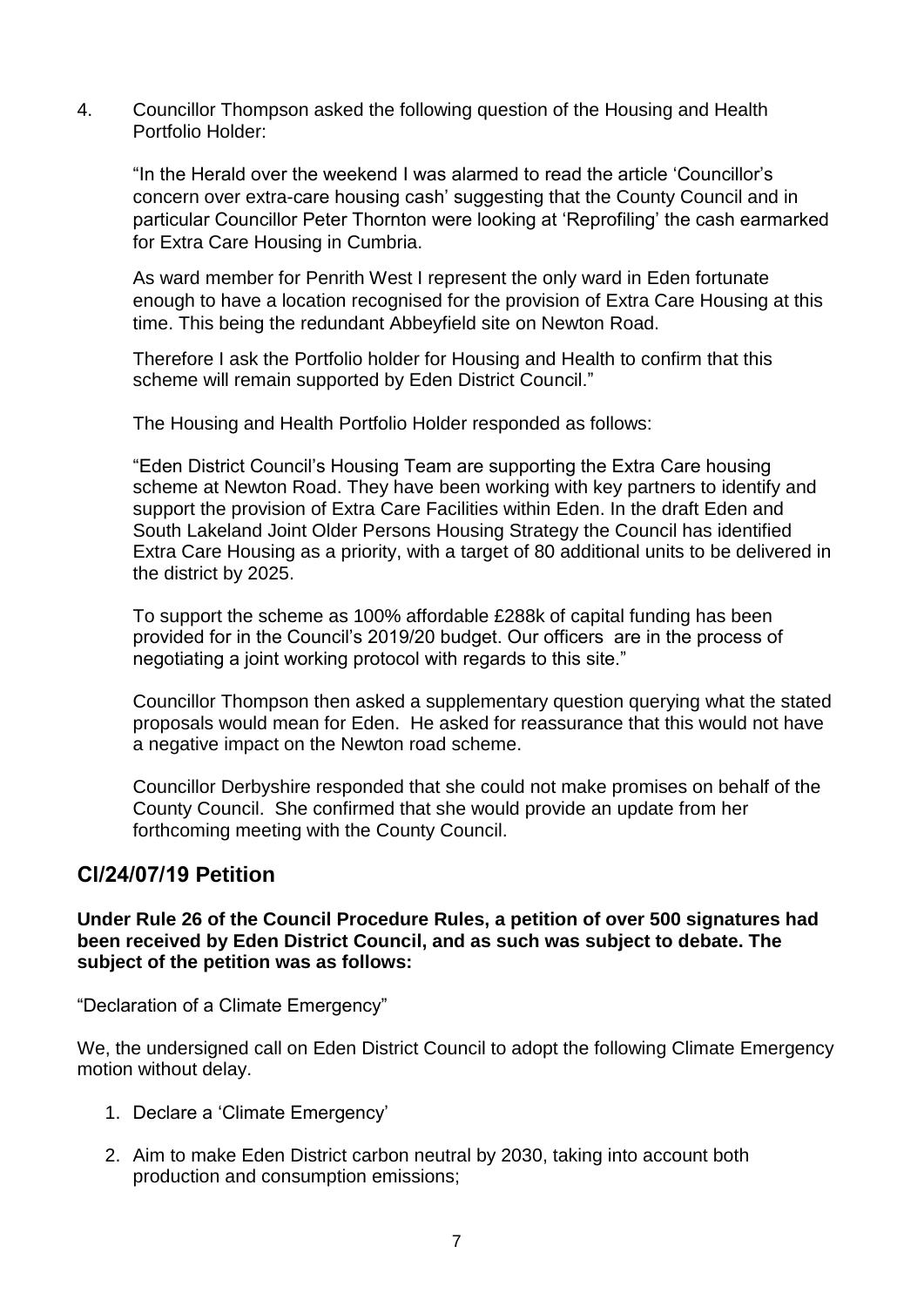- 3. Call on Westminster to provide the powers, resources and help with funding to successfully meet the 2030 target:
- 4. Work with other councils and organisations (both within the UK and internationally) to determine and implement best practice methods to limit global warming to less than 1.5<sup>o</sup>C;
- 5. Work with partners in Parish, Town and Cumbria County Councils to help deliver this new goal through all relevant strategies, plans and shared resources;
- 6. Produce a fully costed action plan to meet the carbon neutral target to be presented to Full Council in 2019.

#### **Mr J Bodger, Chairman of Penrith Action for Community Transition presented the Petition, and spoke for five minutes on the background of the petition, and why it had been brought forward to full Council.**

**In view that there was a Motion on Notice on the same subject matter to follow on the agenda Members briefly debated the substance of the petition before proceeding to the next item.**

### **Cl/25/07/19 Motions on Notice**

#### **The following Motion on Notice was received under Rule 13 of the Constitution**

Councillor Taylor presented the Motion on Notice. She urged the Council to back the Motion to ensure that sustainability is at the heart of all of the Councils activities and to ensure that Eden plays its part in working towards a solution to the Climate and Ecological Emergency.

Proposed by Councillor Taylor Seconded by Councillor Robinson

- 1. To declare a Climate Emergency and an Ecological Emergency.
- 2. To aim to make Eden District carbon neutral by 2030, taking into account both production and consumption emissions.
- 3. Critically to evaluate the ecological impacts of all Eden District Council's decisions and actions; to refuse initiatives that will result in the degradation of the natural environment and biodiversity; and actively to promote the safeguarding and improvement of the natural environment.
- 4. To prepare, by the end of 2019, a strategic plan to achieve zero carbon emissions by 2030, across all activities for which the Council is responsible, working with independent expert advisory groups to ensure the council adopts best practice.
- 5. To call on the UK Government to provide the powers, resources and funding to meet a 2030 zero carbon target across Eden District.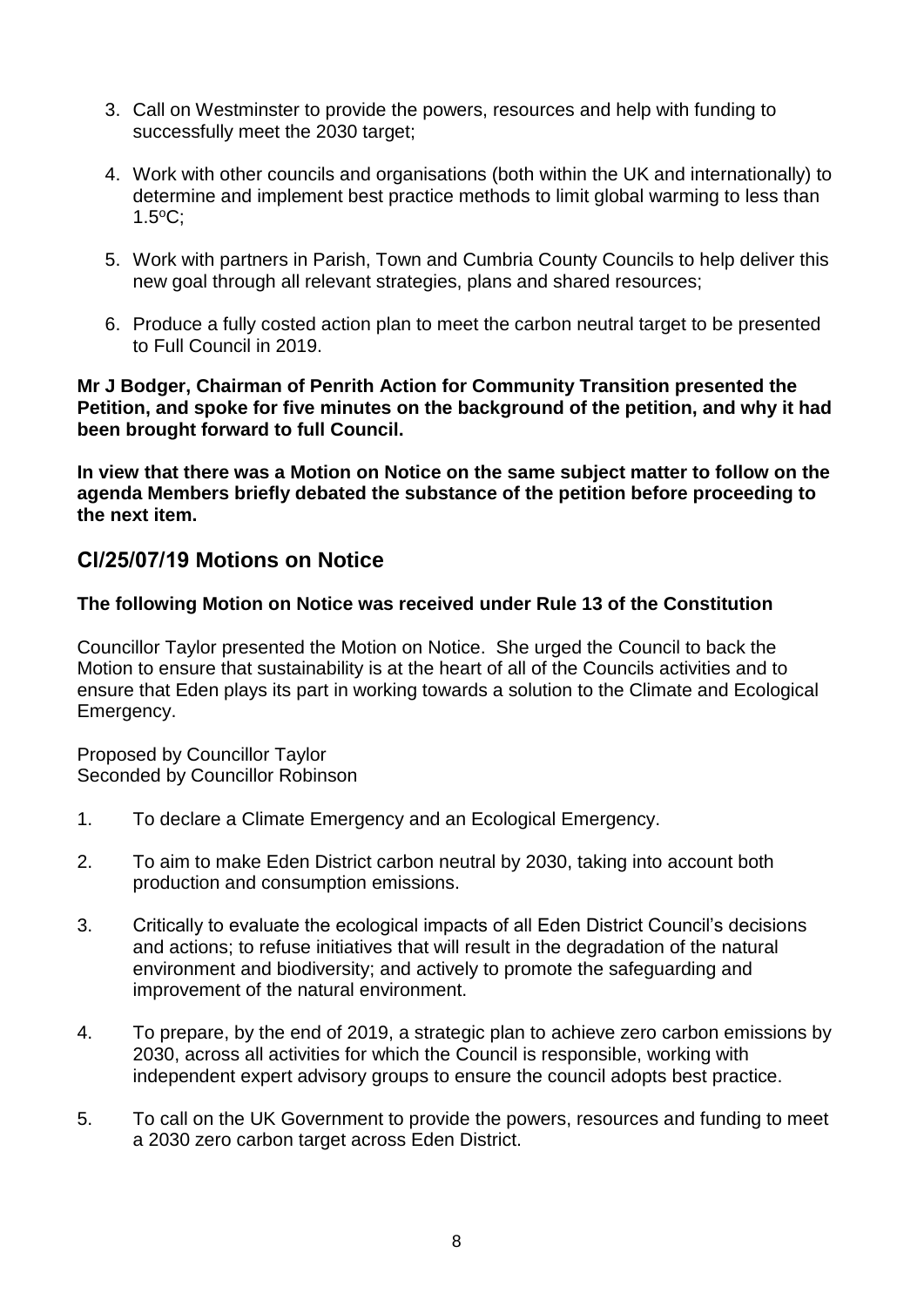- 6. To work together with other councils, public and private sector organisations (within Eden, Cumbria, the UK and internationally) to determine and implement best practice methods to achieve zero emissions in Eden District by 2030.
- 7. To facilitate the involvement of Eden's residents, from schoolchildren to elders, in formulating plans to address the climate and ecological crisis, delivering those plans and monitoring their progress.

Members then debated the Motion on Notice.

Councillor Nicolson requested an amendment to the substantive motion to allow time to gather additional information and consider outputs reflected in the Council Plan.

Proposed by Councillor Nicolson Seconded by Councillor Todd

- 1. To declare a Climate Emergency and an Ecological Emergency.
- 2. To defer items  $2 7$  for future consideration

#### **Under Rule 17 e) of the Council Procedure Rules a named vote on the amendment was demanded, and the following Councillors rose in support of it:**

#### **Councillors Eyles, Baker, Ross, Smith, Lawson.**

For the amendment: 14 (Councillor A Armstrong, I Chambers, M Clark, S Lancaster, J Lynch, E Martin, A Meadowcroft, G Nicolson, R Orchard, W Patterson, J Raine, J Thompson, A Todd, D Wicks)

Against the amendment: 20

(Councillor P Baker, D Banks, A Connell, J Derbyshire, M Eyles, K Greenwood, M Hanley, L Harker, D Holden, D Lawson, M Robinson, A Ross, M Rudhall, D Ryland, H Sawrey-Cookson, L Sharp, G Simpkins, D Smith, V Taylor, M Tonkin)

Abstentions: 1 (Councillor P Dew)

The motion therefore **FELL.**

#### **Under Rule 17 e) of the Council Procedure Rules a named vote on the substantive motion was demanded, and the following Councillors rose in support of it:**

#### **Councillors Eyles, Baker, Holden, Ross, Smith, Lawson.**

For the Motion: 22 (Councillor P Baker, D Banks, A Connell, J Derbyshire, M Eyles, K Greenwood, M Hanley, L Harker, D Holden, D Lawson, W Patterson, M Robinson, A Ross, M Rudhall, D Ryland, H Sawrey-Cookson, L Sharp, G Simpkins, D Smith, V Taylor, M Tonkin, D Wicks)

Against the Motion: 7 (Councillor, P Dew S Lancaster, J Lynch, E Martin, A Meadowcroft, J Thompson, A Todd,)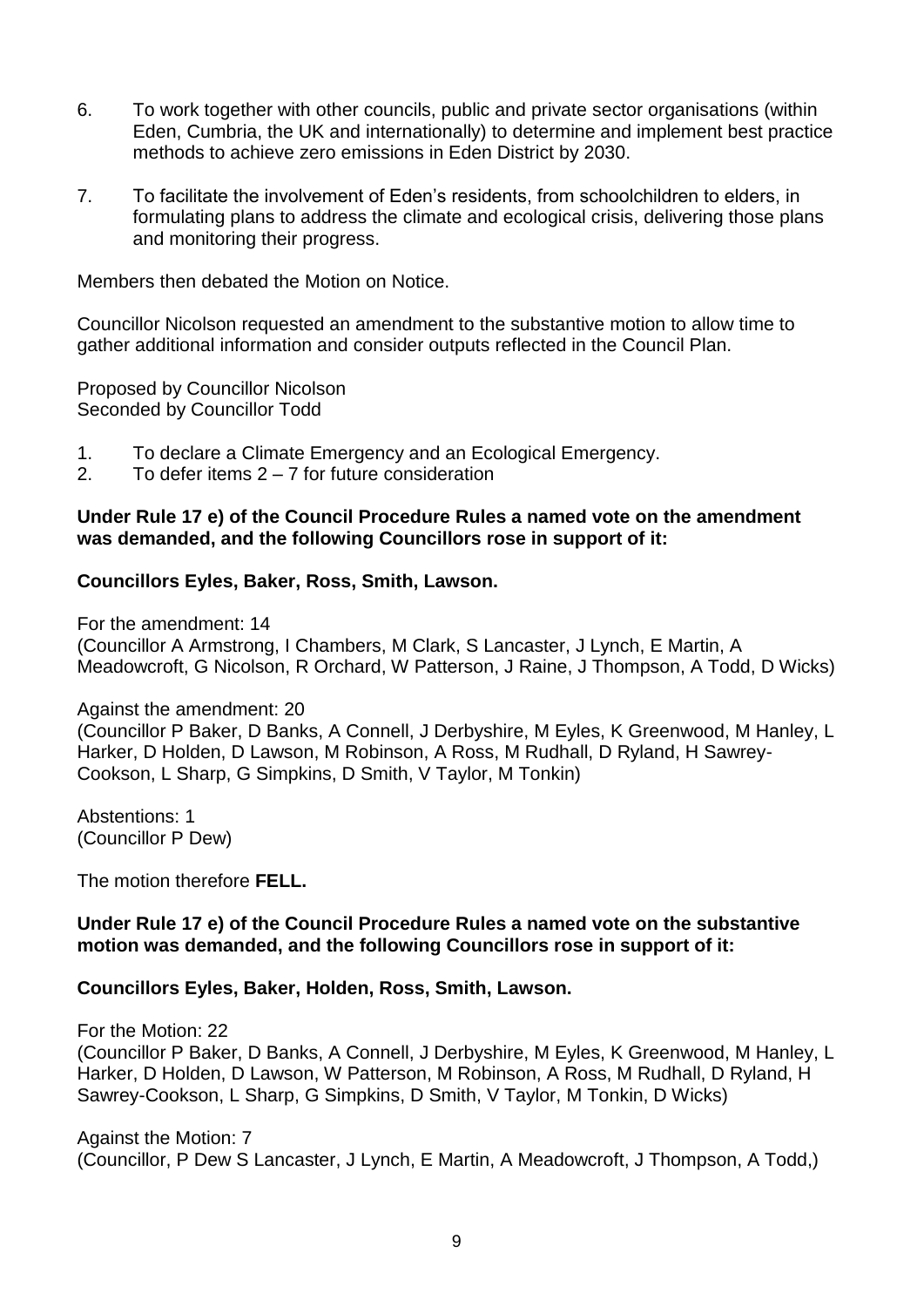Abstentions: 6 (Councillor A Armstrong, I Chambers, M Clark, G Nicolson, R Orchard, J Raine)

#### and it was **RESOLVED** to:

- 1. Declare a Climate Emergency and an Ecological Emergency.
- 2. Aim to make Eden District carbon neutral by 2030, taking into account both production and consumption emissions.
- 3. Critically to evaluate the ecological impacts of all Eden District Council's decisions and actions; to refuse initiatives that will result in the degradation of the natural environment and biodiversity; and actively to promote the safeguarding and improvement of the natural environment.
- 4. Prepare, by the end of 2019, a strategic plan to achieve zero carbon emissions by 2030, across all activities for which the Council is responsible, working with independent expert advisory groups to ensure the council adopts best practice.
- 5. Call on the UK Government to provide the powers, resources and funding to meet a 2030 zero carbon target across Eden District.
- 6. Work together with other councils, public and private sector organisations (within Eden, Cumbria, the UK and internationally) to determine and implement best practice methods to achieve zero emissions in Eden District by 2030.
- 7. Facilitate the involvement of Eden's residents, from schoolchildren to elders, in formulating plans to address the climate and ecological crisis, delivering those plans and monitoring their progress.

# **Cl/26/07/19 Revenue and Capital Out-turn 2018/19 - Resources Portfolio**

Members considered report F31/19 from the Director of Corporate Services which sought to advise Members of the out-turn for 2018/19 on capital and revenue, including the prudential indicators. It also sought to identify any variances that might have an ongoing impact on the Council's budgets.

Councillor Eyles asked whether the provision of footway lighting and public conveniences could be adjusted given the budgetary variance.

Councillor Greenwoord responded that she would provide a written response.

Proposed by Councillor Greenwood Seconded by Councillor Lancaster

#### and **RESOLVED** that the Council:

- 1) note the revenue and capital out-turn; and
- 2) approve the revised capital programme and prudential indicators.